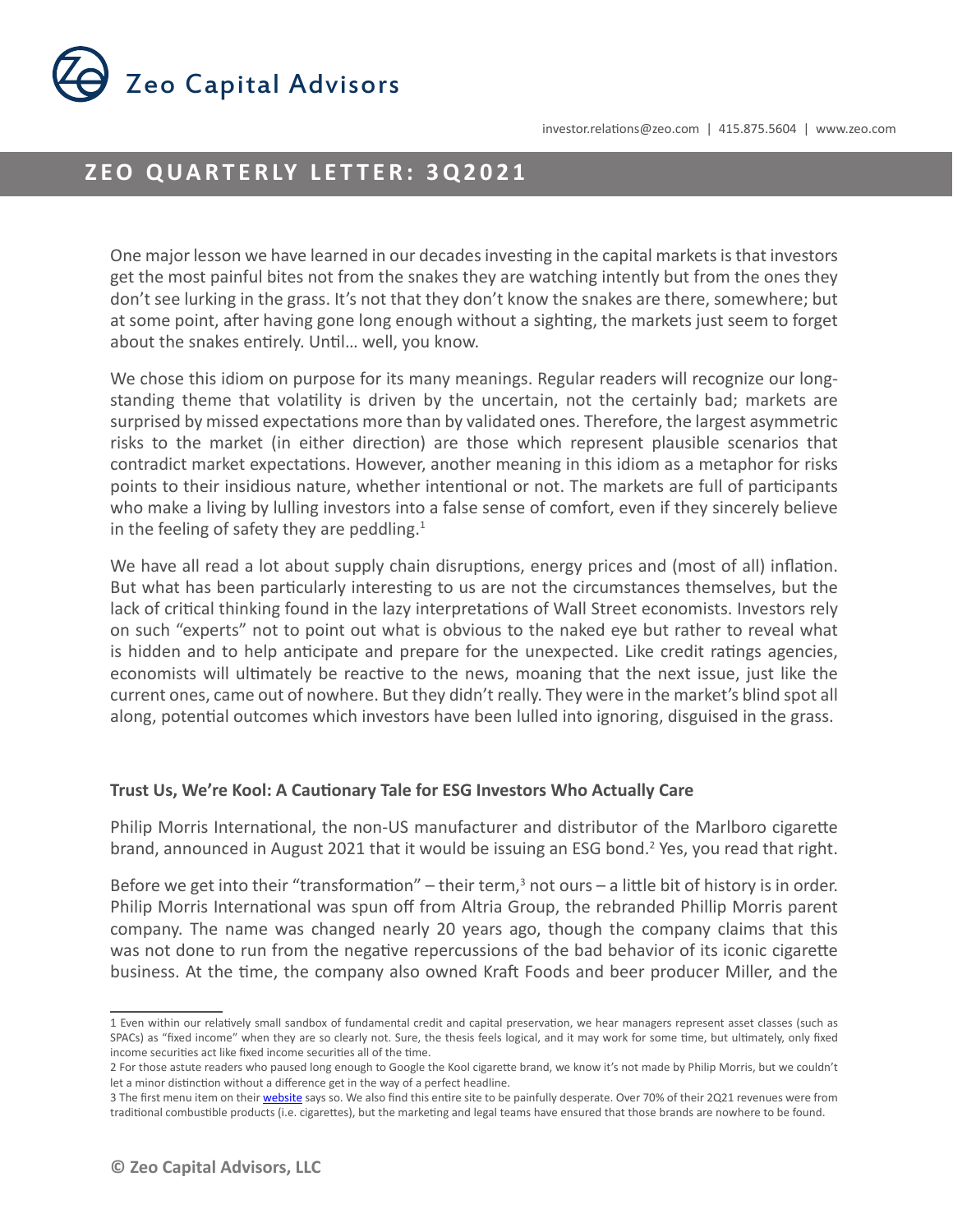argument was that the company was more than just tobacco. This made sense; being viewed as only tobacco wasn't a great recruiting tactic, certainly not for any openings they may have had on the PR team. Within about a year, Altria had sold Miller and brought Kraft Foods public in an IPO as the first step toward disposing of it as well. This left Altria as a rebranded tobacco company, and though we don't know for sure whether that was the goal of the rebranding all along, that PR team certainly couldn't have been too upset about the outcome.

Not long thereafter, Altria spun off Philip Morris International (PMI). The reasons were clear: Wall Street was clamoring for the company to unlock shareholder value by freeing the international subsidiary from "the legal and regulatory constraints facing its domestic counterpart."4 Put another way, the origin story of PMI certainly wasn't particularly noble. Altria retained Philip Morris USA, and since then, has made investments in Juul and other smoke-free offerings. Their public persona is similar to that of PMI, so much so that, with US-based litigation and restrictions seemingly in the rear-view mirror, Altria attempted to merge with PMI, allowing the former to benefit from stronger cigarette sales in emerging markets while providing access to the rapidly growing US vaping market to the latter. Ironically, health issues associated with Juul and revelations that the rapid growth was at least in part due to aggressive marketing and product development targeted at children<sup>5</sup> led to the two companies scrapping their merger plans, for now.

So here we are, with a company who gets a large majority of its revenue from cigarette sales but hides those product lines on its website attempting to issue what it unironically calls "business transformation-linked financing" to try to get their company, if not their entire industry, off the ESG naughty list. After all, most ESG investors explicitly exclude the tobacco sector from their portfolios. But the trick here is that this move is not intended to appeal to ESG investors whose capital is ultimately used to buy the bonds. It is intended to appeal to ESG investment managers who deploy that capital on behalf of those investors.

The truth is that ESG investing is hard. It is not so hard that one can't see through the poorly veiled cynicism with which PMI is attempting to tap a growing source of capital that, at worst, is a PR win for the company. At the same time, this effort could potentially insulate PMI from reduced access to more traditional capital markets, especially in Europe where it is based and where investors are rapidly mainstreaming ESG mandates. But properly evaluating key ESG risk factors for an issuer takes a lot of work.

Moreover, since ESG risks do not have standardized disclosures like financial information does, explaining strategies to clients often requires that an investment manager be willing to educate. This is why many managers choose to outsource their ESG work to third parties or simply resort to negative screening, which research has shown to be a poor approach to ESG.<sup>6</sup> By doing so, these managers have plausible deniability if a portfolio company behaves irresponsibly. It gives them someone or somewhere else to blame. That said, if that someone else is not doing the work themselves, or if the rules governing what is and isn't appropriate aren't sufficiently rigorous, those managers face a different risk: being accused of greenwashing their portfolios.

For those who aren't familiar with the term, greenwashing is the act of making investments which only superficially appear to fit a sustainability mandate. By doing so, a manager may have many

<sup>4</sup> ["Altria to spin off Philip Morris International"](https://www.nbcnews.com/id/wbna20494757). NBC News. Associated Press. 29 August 2007.

<sup>5</sup> Seriously? Does anyone bother to learn from the past anymore?

<sup>6</sup> For more on this, I encourage you to review the Wharton research we cite in our piece, ["ESG: A Data-Driven Definition"](https://www.zeo.com/esg-a-data-driven-definition/).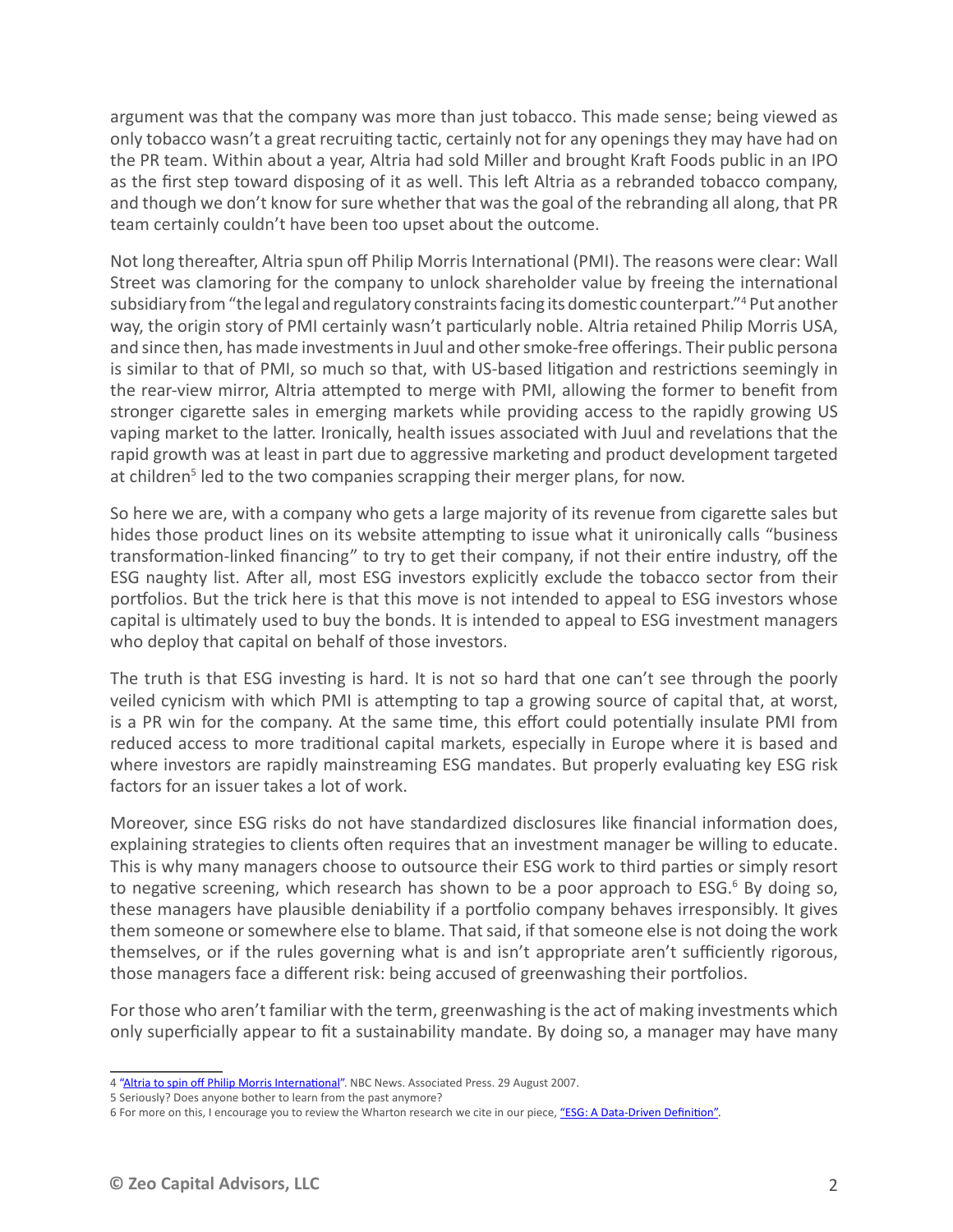clients who don't notice that they have a number of irresponsible issuers in their portfolios. This is very likely in portfolios for which the ESG effort is largely the result of a negative screen of "bad" sectors.<sup>7</sup> This is also likely among those managers who have outsourced their ESG research, but not for the same reason. Indeed, third party services give an air of credibility and rigor to a due diligence conversation. That said, we would ask readers to consider if they would invest with a manager who only buys stocks rated "Buy" by the research team at Bank of America Merrill Lynch. Or perhaps, they would prefer a manager who only buys stocks rated "Buy" by the research team at JP Morgan. What happens if the two research teams disagree? Which manager is better?

This example will strike some readers as absurd, and it should. But it is no different from hiring an ESG manager who relies on an outside party to do their ESG research. ESG factors are risk factors, and managers are hired to evaluate risks. If that work isn't native to the investment process and is instead simply an overlay or filter based on some external determination not ingrained in the manager's risk philosophy, then greenwashing is not just a possibility but a likelihood.

## **Failing Up: The Fraud of the Green and Sustainability-Linked Bond Market**

What about green and sustainability-linked bonds, then? Portfolios that rely on such labels may be the most greenwashed of them all. Why? Because the decision as to what constitutes a green or sustainability-linked bond is mostly left to the capital markets process. This is where PMI hopes to fit in. They have no business issuing ESG bonds, and managers who claim to offer ESG strategies have no business buying these "business transformation" bonds. Issuers like PMI will seek to opportunistically raise capital with the lowest cost and fewest restrictions possible. The financial sector's socially responsible bonds are a prime example of this. Many banks issue bonds which are marketed as requiring them to use the proceeds to provide services to underserved communities. But a careful reading of the language in the indentures show that they simply "aim to" use a like amount of capital. There is no earmarking or restriction on the capital raised, and without the ability to verify or be held accountable, there are no real consequences. We discuss this more later; suffice it to say here that a commitment without consequences is at best a promise and most likely just a marketing ploy.

The banks have what some consider a valid argument for creating this loophole: Restricted capital cannot get the same regulatory liquidity credit as unrestricted capital. However, just as with Phillip Morris International, this response caters to optics. The truth is that not every issuer can or should be allowed to participate in markets which are intended to fund ESG progress if that issuer cannot make a sincere and enforceable commitment. Sometimes, the best way to contribute to progress is to recognize that we are not the star in every story, show some empathy and just get out of the way. These issuers would be well-served to learn this lesson: This market is not about you.

Which begs the question: Why would serious investors allow opportunistic issuers to undermine the credibility of the entire green and sustainability-linked bond market? They probably wouldn't, but the ecosystem of intermediaries they hire doesn't share their sincerity. Bankers who are

<sup>7</sup> Asking the question is often not sufficient to determine if this is a manager's primary method of ESG "research." Most investment management firms are skilled at saying one thing and doing another. We urge readers to push their managers in due diligence and force them to discuss examples and detailed processes to separate the sincere from the insincere.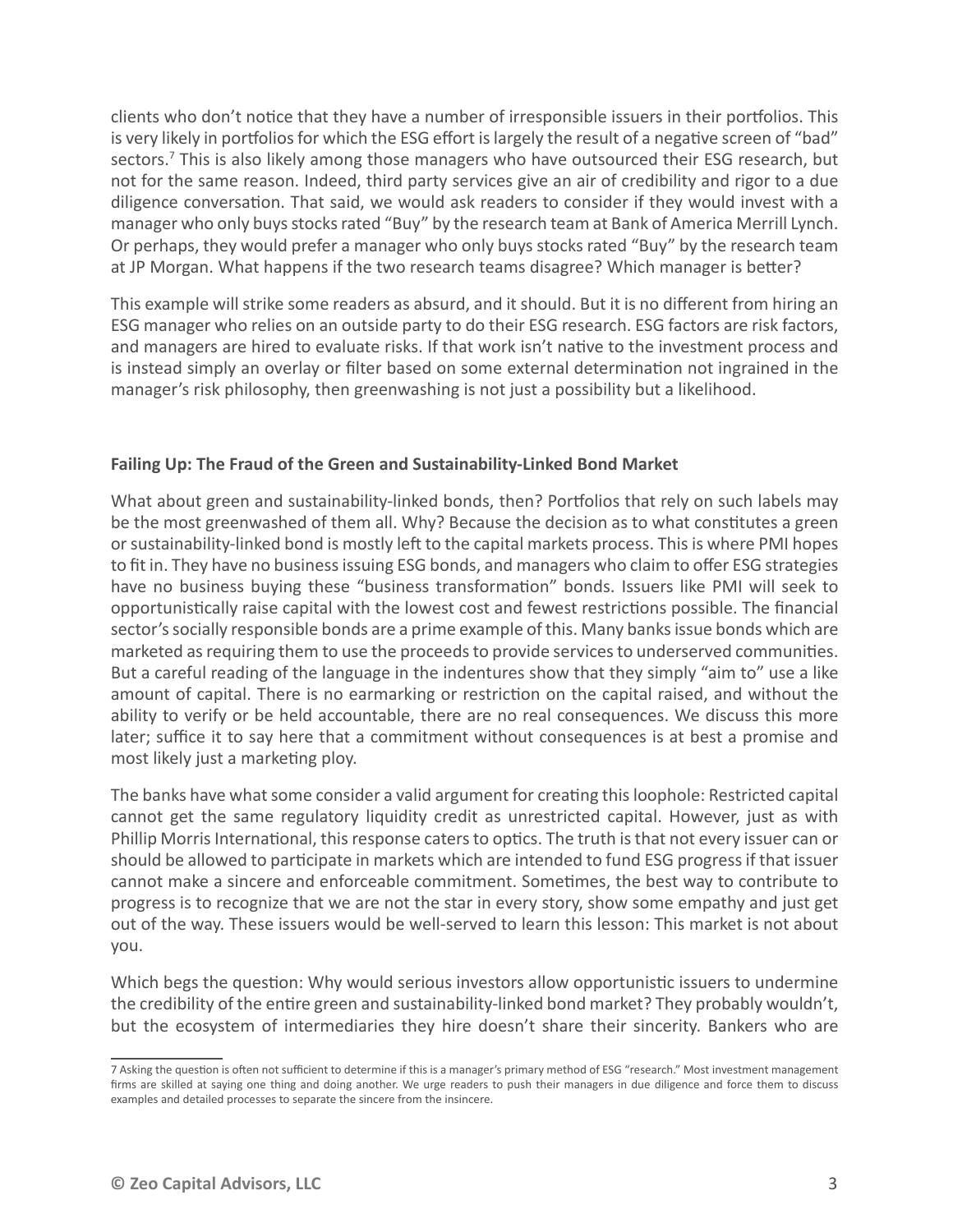paid by issuers only push back on issuers when they are forced to do so by fund managers. And herein lies the insidious truth about green and sustainability-linked bonds. Many managers have made a good living by convincing investors that they are fighting the good fight. They point to consequences built into green and sustainability-linked bonds. In some structures, if a company doesn't meet certain targets, coupons can increase; in others, coupons may decrease upon reaching certain goals. Many managers will wax eloquent about their quest to make sure these targets are sufficiently meaningful and represent true progress. If they are too easy to meet, then the consequences have no teeth, they argue.

But the problem here isn't in the targets companies must meet. It is in the incentives of the managers. If they are being evaluated by the outside world based on performance, they will seek the highest total return available within their universe. If that universe is green and sustainabilitylinked bonds, marketed in an ESG strategy to investors, the highest total return comes *when companies miss their targets*. If a portfolio contains bonds most likely to miss their targets, it will generate a higher total return than one in which coupons are lowered or not raised because the company was successful in its ESG goals. Investors should not be so naïve as to believe the managers aren't fully aware of this loophole.<sup>8</sup>

Notwithstanding the fact that the broader investment manager community probably would prefer this not to change, we are compelled to ask the obvious question: How could this be improved? The answer can be found in none other than the very bond documents that govern the green and sustainability-linked bonds (and all bonds for that matter). In all bond indentures, companies are required to meet certain covenants. In many cases, especially as the covenants pertain to financial metrics such as leverage, free cash flow and additional debt incurrence, a failure to adhere to the covenant triggers an event of default. The point of these types of technical defaults (distinguished from a default caused by a failure to pay interest or repay principal) is to give investors the opportunity to accelerate the repayment of their principal early enough to minimize or possibly entirely avoid any principal loss. When this happens, the company must raise additional capital, offer concessions or accept a loss of access to capital markets. If a company is too impaired, the investor will lose money.

The key characteristic in these default triggers is *existential risk*. The company's existence is at risk. The investors stand to lose principal if they remain invested in companies who are likely to trip a covenant. Since most green and sustainability-linked bonds are issued by investment grade companies, and since the consequences of failing to meet a target are typical small adjustments of a coupon (+0.25% per annum is not atypical), there is no existential risk to the company. Further, there is not only no real principal risk to investors; they actually win. The circumstances set up in these types of bonds is cheap to fail for the issuers and beneficial to fail for the managers.

A more aligned ecosystem would be one in which ESG triggers were set up as covenants, accelerating repayment of debt if a company fails to meet them. This would result in ESG factors impacting credit ratings, which would finally force the credit markets to face the reality that ESG

<sup>8</sup> There is a counterargument worth sharing here. It is true that the executives of a company which doesn't live up to its commitments lose credibility, and possibly, their jobs. Therefore, regardless of manager incentives, it may still be in the best interest of the issuer's management team to meet its targets, in which case, increasingly difficult goals may have some opportunity for impact. However, our issue here is not with the effort to hold companies accountable to meet objectives that demonstrate legitimate progress. Our issue is with a market ecosystem making the case that, in order to make sure that happens, investment managers will act contrary to their own incentives and interests, for possibly the first time in the history of the financial services industry. Yeah, sure.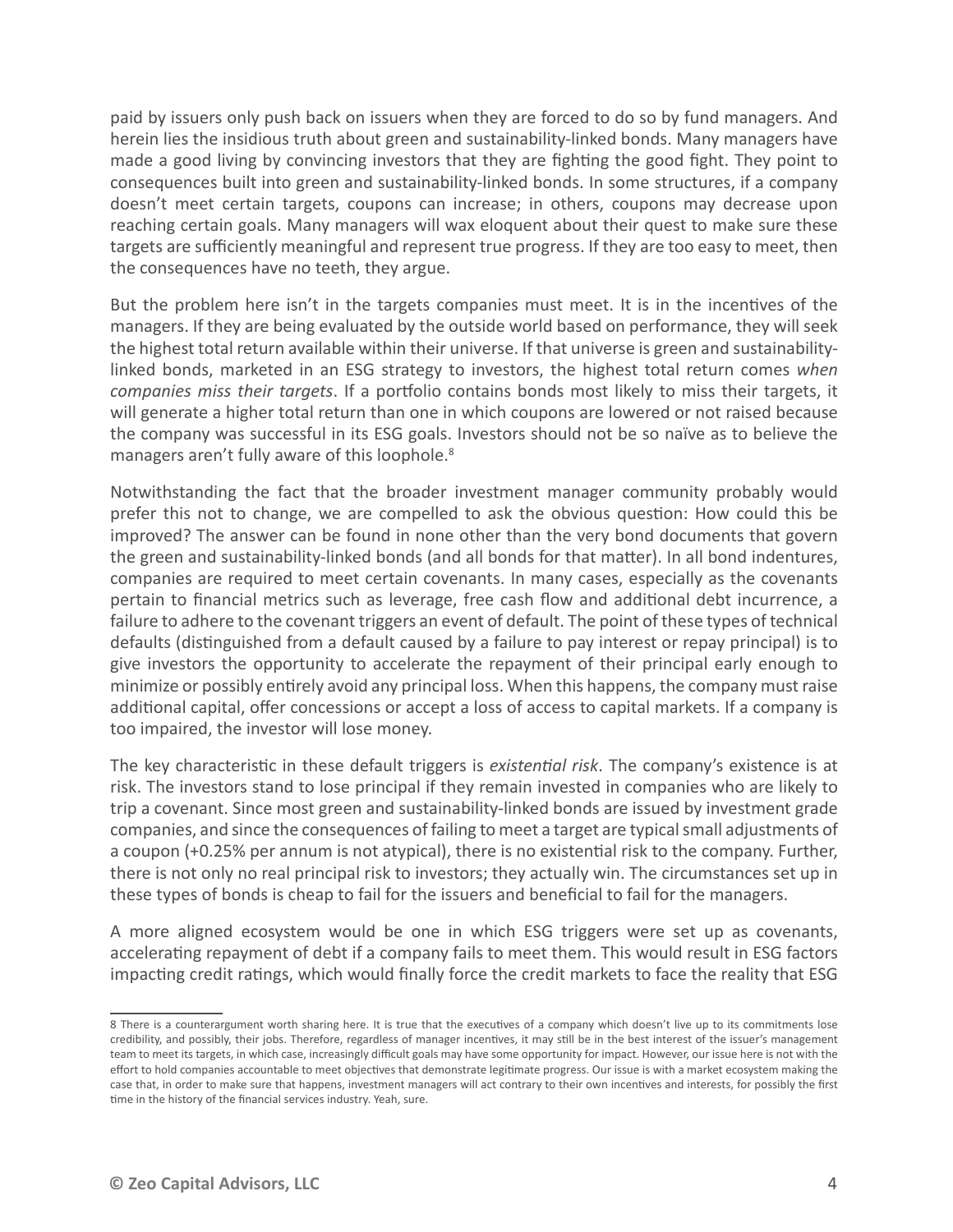factors are credit factors. Until then, we must call green and sustainability-linked bonds what they are: cynical ploys that enable the Wall Street capital markets machine, which includes fund managers, to market ESG without actually aligning performance with progress. This won't always be the case, but it is today. And if ESG factors are not part of the credit process at the issuer level, there is little hope that a portfolio with these misaligned incentives at the issue level will accomplish its goals.

We caution even the slightest ESG-interested investor to avoid such strategies, less-rigorous and rooted in marketing, where managers hope that no one will notice (or care) that they have to catch up with rigor when the markets require it. At Zeo, we prefer to be prepared with a diligent and consistent process from the start. Our approach is not a fit for everyone, but it is sincere and we believe more likely to deliver consistent results with fewer surprises over the long term.

## **Chairman Powell Has Just About Had It Up to Here with You, Young Congress!**

Fed Chairman Jay Powell is frustrated. His word, not mine.<sup>9</sup> In a recent public appearance, he said increased vaccination rates and stopping the COVID-19 delta variant "remains the most important economic policy that we have." Then, he cited the increasingly dire global supply chain breakdowns as a driver of inflation into 2022. In these two comments, Chair Powell issued more than economic guidance. These comments were a continuation of a theme we have seen from him for some time now: Political leaders are falling down on the job.

We have been writing for some time about Powell's attempts to explain that many of the challenges faced by the economy since the pandemic began were best addressed through fiscal policy. What was originally an objective economic opinion has increasingly become a frustration. The 24/7 news cycle, the siloed nature of media consumption and never-ending political campaigning seems to have rendered legislators in Washington, DC incapable of governing. In the absence of more precise legislative solutions, however, the Fed has attempted to fill in the void with a much cruder set of tools the best it can, all the while knowing that it may not be sufficient. It seems Mr. Powell has simply had enough.

Meanwhile, the Chairman has been much maligned by Wall Street economists for his view that recent inflation may be transitory. Many see the improving top-line unemployment figures and the latest inflation measures as signs of a successful and sustained post-pandemic economic recovery which the Fed isn't willing to acknowledge. They argue the Fed is risking overheating the economy and should reign in the money supply by raising rates sooner.<sup>10</sup>

Mr. Powell addressed these criticisms in this same appearance, commenting on the supply chain challenges as resulting in a stubbornly high inflation rate. What is important to understand in his comments is the implication that there is "good" inflation and "bad" inflation. Good inflation is driven by a growth in demand from broad-based economic strength. Bad inflation is driven by

<sup>9</sup> Cox, Jeff. "Fed Chair Powell calls inflation 'frustrating' and sees it running into next year." CNBC.com, CNBC, 29 Sept. 2021[, https://www.cnbc.](https://www.cnbc.com/2021/09/29/fed-chair-powell-calls-inflation-frustrating-and-sees-it-running-into-next-year.html) [com/2021/09/29/fed-chair-powell-calls-inflation-frustrating-and-sees-it-running-into-next-year.html](https://www.cnbc.com/2021/09/29/fed-chair-powell-calls-inflation-frustrating-and-sees-it-running-into-next-year.html).

<sup>10</sup> It may be worth nothing that, from the other side of the spectrum of economic ideology, Senator Elizabeth Warren told Chairman Powell, "Your record gives me grave concerns. Over and over, you have acted to make our banking system less safe, and that makes you a dangerous man to head up the Fed…." In our experience, when a policymaker draws criticisms from both sides for simultaneously being too aggressive and not aggressive enough, it probably means she or he is striking the right balance.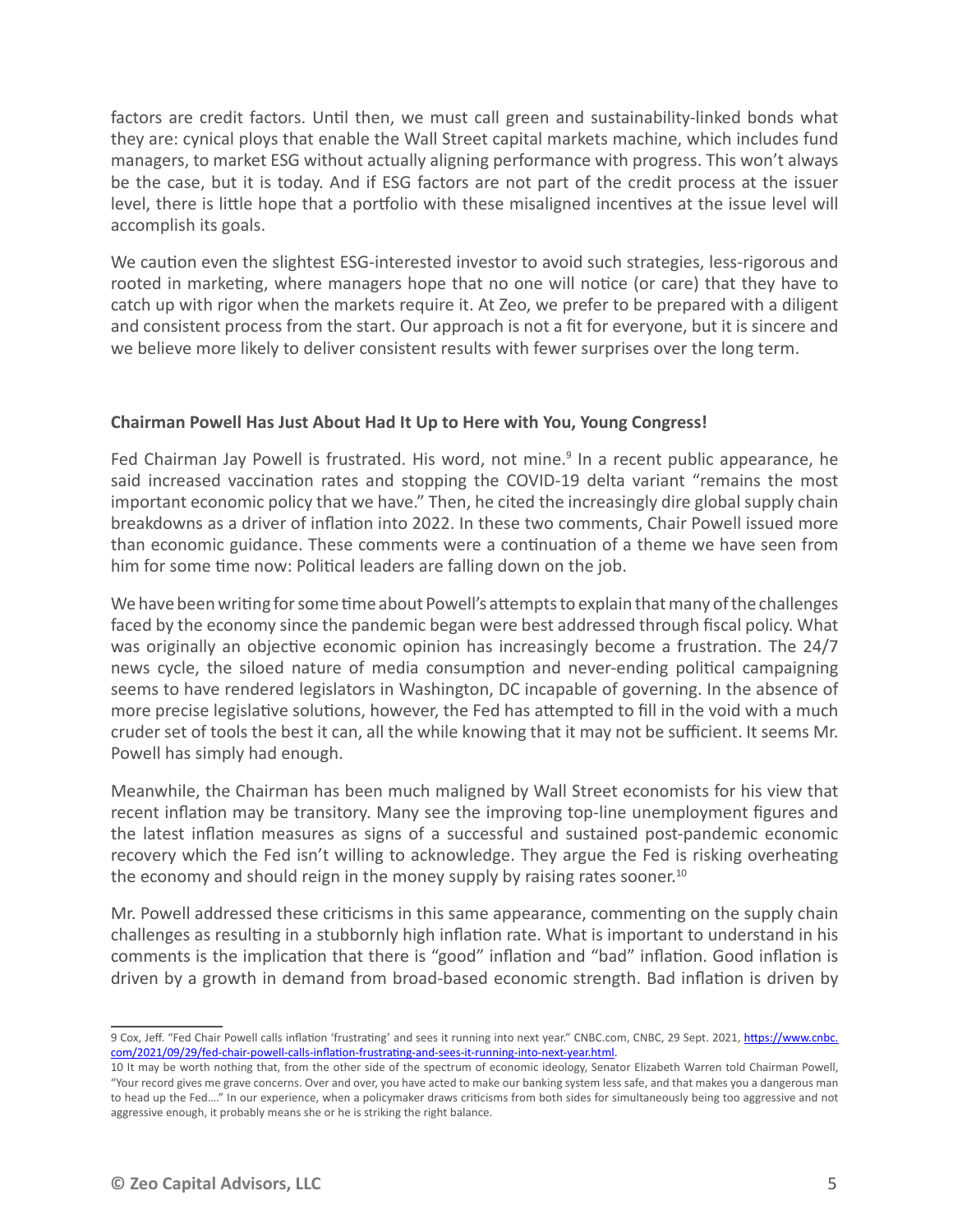a drop in supply or a less comprehensive display of discretionary spending. It is no secret that the pandemic's impact on the economy disproportionately impacted low-income households. Meanwhile, the issues in the global supply chain point to a supply-driven catalyst for the increase in prices the country has been experiencing.

Indeed, the Fed chairman has been consistent from the start. What he has seen as transitory inflation is likely a reflection of the discretionary spending flexibility afforded not to those who are most vulnerable in our society but to those who weren't financially impacted by the pandemic in a material way. In addition, the Fed's focus not just on top-line employment metrics but on minority unemployment gains is yet another example of a policy aimed at sustained inflation. Mr. Powell seems to have no intention of getting head-faked by the wrong kind of inflation. The absence of legislative resolve simply prolongs the transitory nature of circumstances which are getting in the way of the Fed's intended outcomes.

This all leads to a more interesting line of thinking than whether inflation is transitory or sustained if one is seeking actionable insights. While most of Wall Street seems to still be singularly tracking inflation, we have spent the last year following the Fed's eyes to its intended target: employment. We won't rehash our prior analysis any further here, $11$  but we would like to dig into some other less understood takeaways from recent employment statistics. Bloomberg recently published a well-research opinion piece by Karl W. Smith<sup>12</sup> which makes some interesting observations about the nature of the recently released August jobs data. Put simply, while new hires are not materially different from the same period last year, the primary difference is in the number of people who quit their jobs. The August 2021 quit rate was materially higher than in 2020, and in general, the quit rate in the US workforce has been steadily rising all year.

Mr. Smith draws a notable contrast to what happened in the workforce after the 2001 recession, in which a confluence of events led to an excess of available unskilled labor. This set the stage for a nearly two-decade trend in which corporate America was able to do more with less, driving revenues up while lowering the share of costs associated with labor. Employers could offer fewer or less attractive benefits, invest less in training and professional development, and generally avoid those types of investments in the workforce which make the people more valuable, not just to the company but to its competitors. With the possible exception of the few years right before the pandemic, voluntary rotation out of the labor market was brought to a halt. Put simply, it was a buyer's market when it came to hiring, with the companies holding much of the power.

The subtext here is that the stock market became dependent on both the increased profits and the increased growth rates that came from this material change in costs. One way to see this is through the market's price-to-earnings (P/E) ratio, which can be used to visualize the market's future earnings growth assumptions relative to current levels. Since the price of a company's stock generally reflects investor expectations of *future* earnings, the ratio of that price relative to recent actual earnings would go up with higher growth expectations, and vice-versa. As seen in Figure 1, what was a relatively range-bound value has reached levels only seen one other time in the last 140 years.

<sup>11</sup> If you missed our previous comments on the Federal Reserve or just want to relive the experience, you can [read our thoughts here](https://www.zeo.com/category/fed/) and listen [to Marcus on Bloomberg Radio.](https://www.bloomberg.com/news/audio/2021-10-07/a-look-at-markets-mental-health-and-jobs-day-podcast?sref=JPZoYFt5)

<sup>12</sup> Smith, Karl W. "Workers Who Quit Their Jobs Could Improve U.S. Productivity." Bloomberg.com, Bloomberg, 14 Oct. 2021, [https://www.](https://www.bloomberg.com/opinion/articles/2021-10-14/workers-who-quit-their-jobs-could-improve-u-s-productivity) [bloomberg.com/opinion/articles/2021-10-14/workers-who-quit-their-jobs-could-improve-u-s-productivity](https://www.bloomberg.com/opinion/articles/2021-10-14/workers-who-quit-their-jobs-could-improve-u-s-productivity).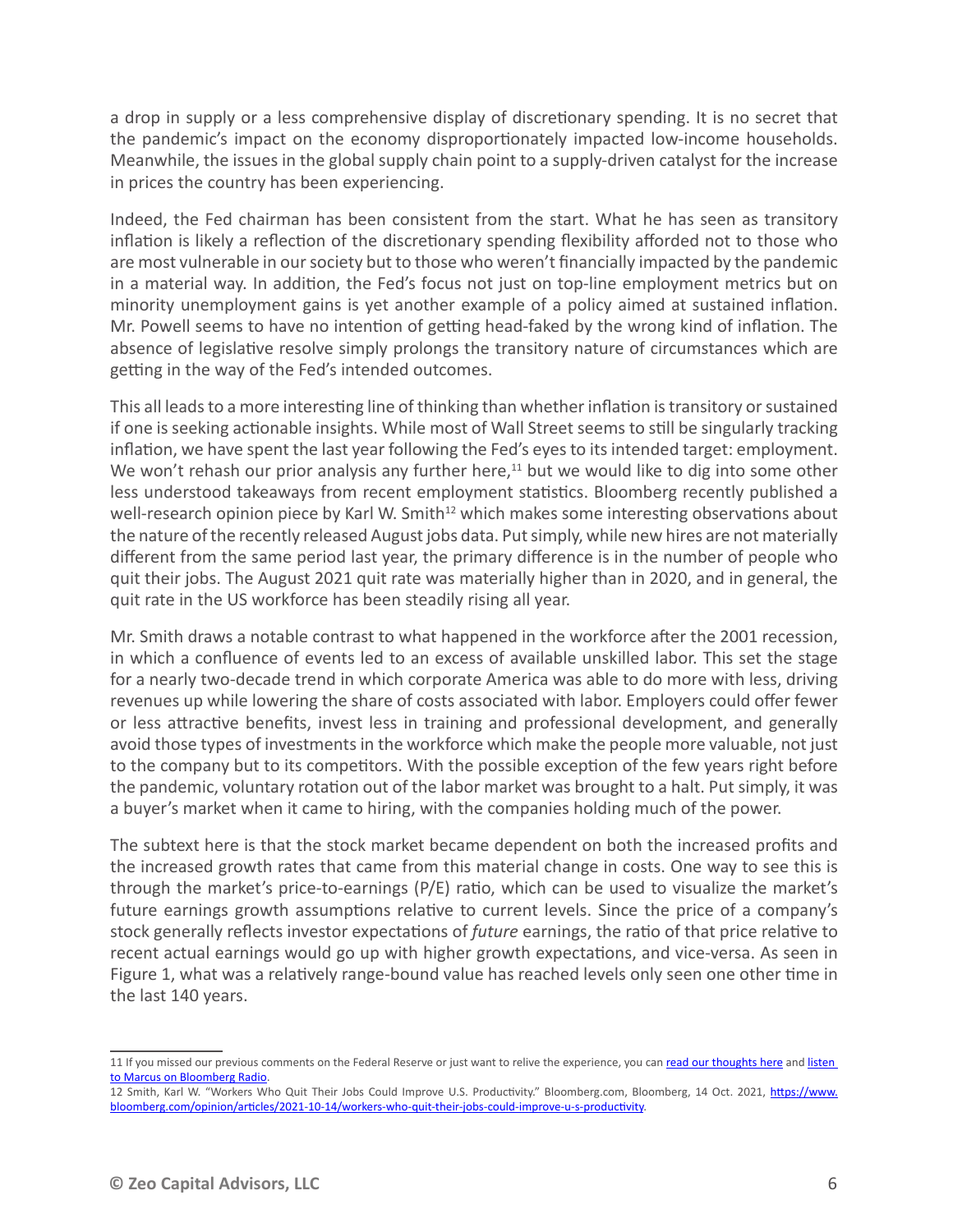

Figure 1: Shiller Cyclically Adjusted P/E10 Ratio for S&P 500. Note that the P/E10 ratio uses an average of the prior 10 years of annual P/E ratios to reduce impact of wild swings common in P/E ratio calculations. (Source: Online Data -[Robert Shiller \(yale.edu\)\)](http://www.econ.yale.edu/~shiller/data.htm)

Notably, that last time (2000) was another period in which employee wages were not increasing substantially. For those who may not recall, the Fed was perplexed at the time by the failure of wages to keep pace with the economy and the markets. We know now that some of what caused wages to lag was the increased dependence of corporate America on non-cash compensation, such as stock options and other conditional payouts. Much of this compensation vanished when the dot-com bubble burst in 2000. However, unlike in 2000 and even 1929 (the last time the P/E ratio in the markets was near where it is today), the shock to the system came from a health crisis which triggered much of the workforce to reevaluate not just economic stability but satisfaction and fulfillment. Mr. Smith's observations point to an insight which is not so much about the present state of the markets as it is about the future. The quit rate we are observing in the economy today speaks much more directly to a potential reversal of this trend of doing more with less. Employees have had enough, and the pendulum may be swinging the other direction. We may be entering a seller's market when it comes to hiring.

If this is indeed the case, and we believe it may be, employers will have to do something they haven't had to do for nearly two decades: increase wages in a long-term committed way, improve benefits and otherwise offer opportunities for advancement and education to meet the needs and demands of a newly empowered workforce. We have seen this sort of dynamic already in small pockets of skilled workers (e.g. engineers in Silicon Valley), but we believe this effect may need to be more encompassing. In this new model for the labor market, earnings growth would, on average, go down relative to the pace of growth over the last 20 years. This probably means forward-looking P/E multiples are too high. We believe such a circumstance would point to a potential sustained choppy and possibly downward period for the stock market, some companies more than others.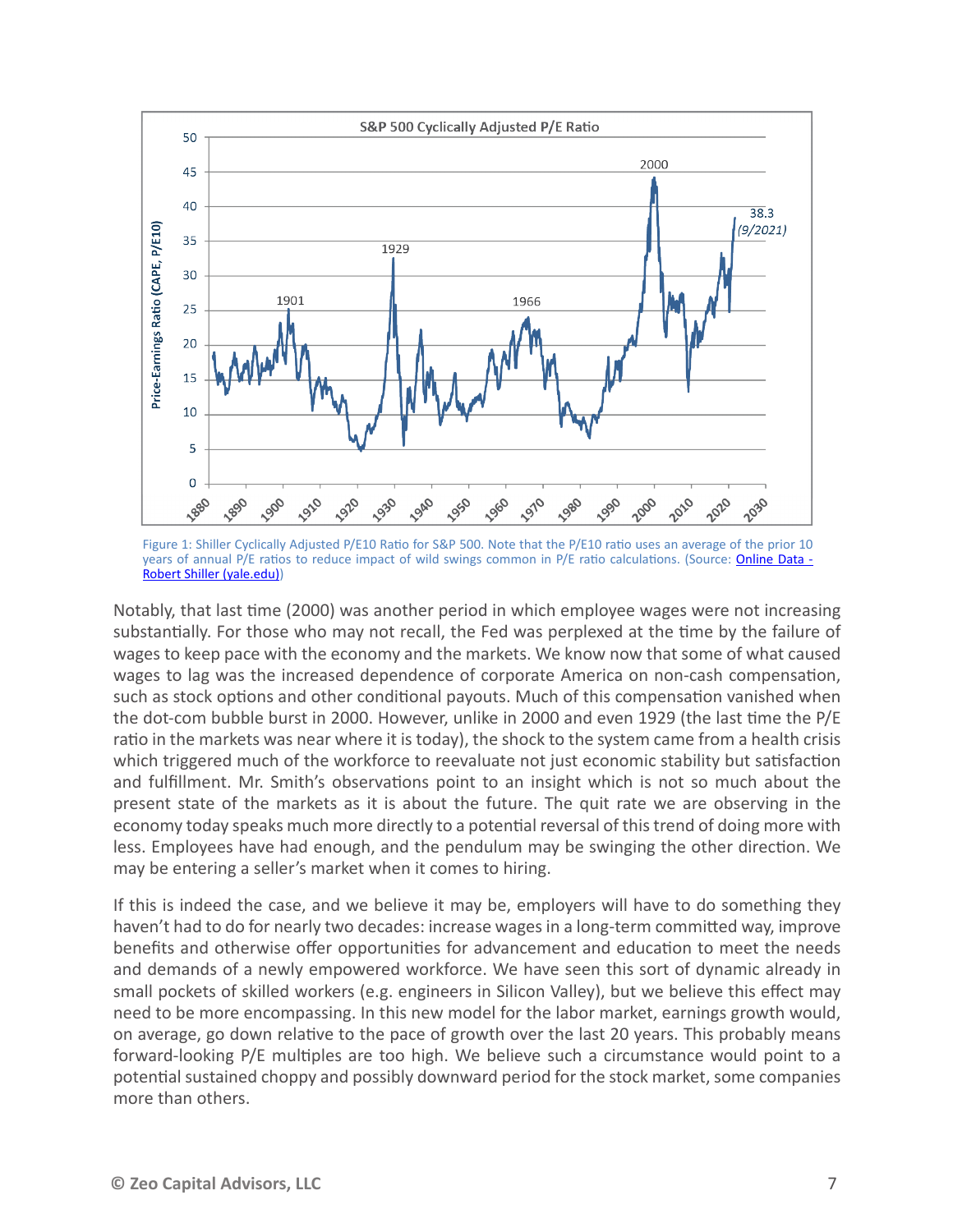So how does one mitigate this effect? First, it maymake sense to de-risk an equity portfolio, finding refuge in the high yield market where credit can havemore insulation fromthe profitability decline in companies selected for resilience factors such as cashflow and liquidity. Second, this is exactly the type of situation in which ESG-focused portfolios can shine. The most direct mitigating factor for this scenario we have described is an ESG one: How does the company treat its workforce? The companies most likely to weather the potential push-and-pull between profits and happy employees are those who already have happy employees.

The neat trick that Chairman Powell has pulled off here is that he has provided the Fed with exactly the leeway it needs to be patient. If labor costs increase, we would expect to start to see that flow through in earnings toward the latter half of 2022 or early 2023. This decline in profitability should coincide with a more democratic increase in discretionary spending ability across the economy. What may be transitory inflation today, propped up for a frustratingly prolonged period, could very well give way to a more sustained inflation right around the time the Fed is expecting to raise interest rates. We are sure Mr. Powell would have preferred to see inflation tick down in between, and he may never get the credit he deserves if Wall Street just assumes he was wrong all along. After all, this will also mean a rotation of wealth from Wall Street to Main Street, the reverse of what we have seen for the last two decades. But we will know the truth and are grateful that the Fed has decided to be the adults while our elected officials act like children.

We have said it before, and we will say it again: Just because a risk does not manifest itself does not mean it didn't exist. The history of the markets is disproportionately filled with the stories of those who didn't get bitten by snakes. But did they see and avoid them or were they just lucky? It will come as no surprise that we have a bias toward intentional effort and outcomes. We don't see our job as a game of chance on behalf of our clients; we see it as a responsibility which demands vigilance. We work hard to anticipate risks, [plan ahead](https://www.zeo.com/planning_ahead/) and be transparent about our process to deliver on our mandate. And we appreciate that our clients do the same. To the risk managers out there, watching the grass intently to spot the hidden snakes, we see you, and we hope you see us too.

As always, we are available for your questions, comments or feedback. We thank you for your continued support and confidence in our management.

Sincerely,

Venk

Venkatesh Reddy Chief Investment Officer